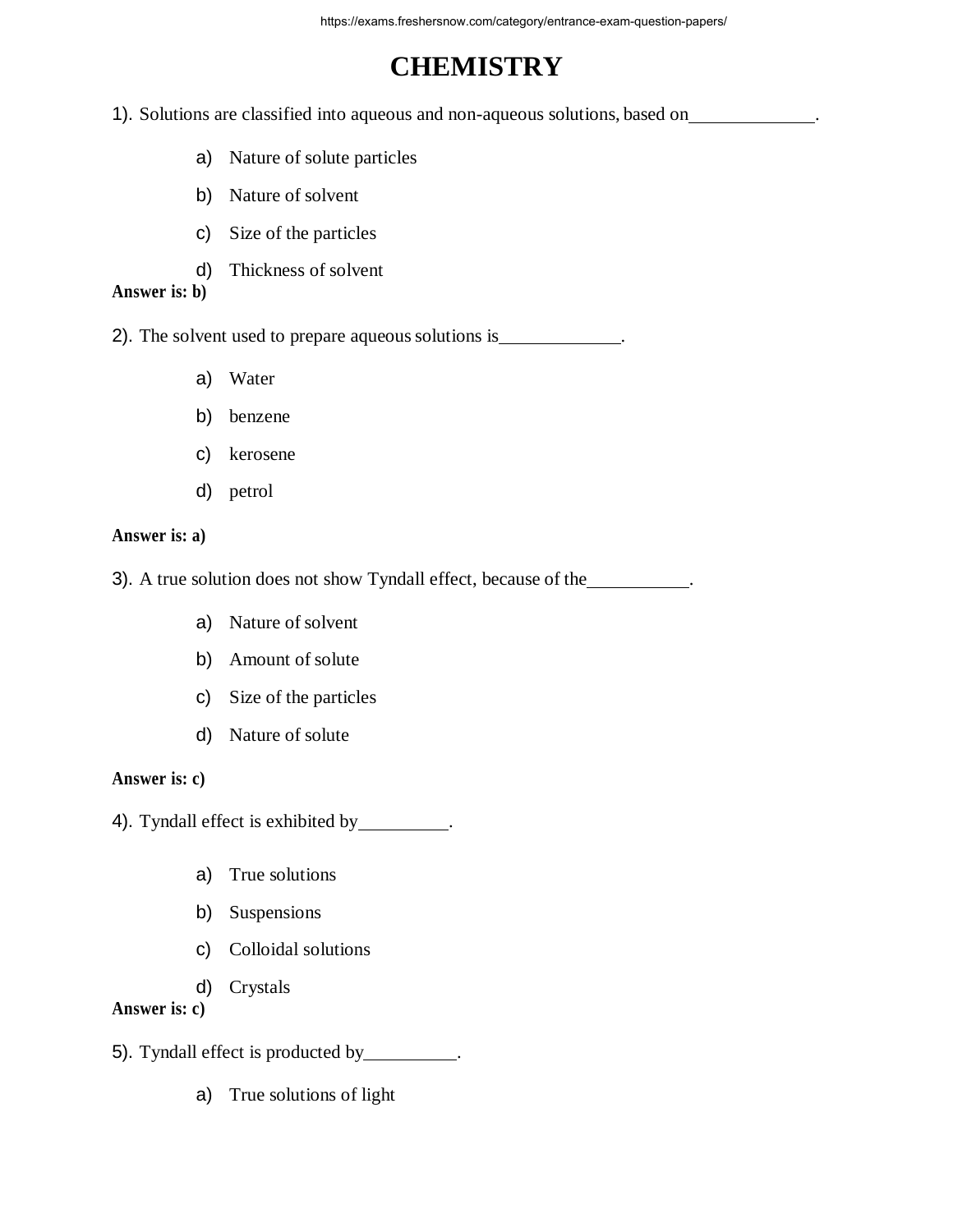- b) Scattering of light
- c) Refraction of light
- d) Movement of particles

# **Answer is: b)**

6). The particle size in a colloidal solution is .

- a)  $1 \text{ Å} 10 \text{ Å}$
- b) 10 Å 2000 Å
- c) More than 2000  $\AA$
- d) Less than  $1 \text{ Å}$

## **Answer is: b)**

7). The particle size in a suspension is \_\_\_\_\_\_\_\_\_.

- a)  $1 \text{ Å} 10 \text{ Å}$
- b)  $10 \text{ Å} 2000 \text{ Å}$
- c) More than 2000 Å
- d) Less than 1 Å

# **Answer is: c)**

8). A solution which has more of solute, at a given temperature than that of saturated solution is called a

- a) Super saturated solution
- b) Unsaturated solution
- c) Colloidal solution
- d) suspension

# **Answer is: a)**

- 9). Chalk powder in water is an example of \_\_\_\_\_\_\_\_\_\_\_\_.
	- a) Saturated solution
	- b) Unsaturated solution
	- c) suspension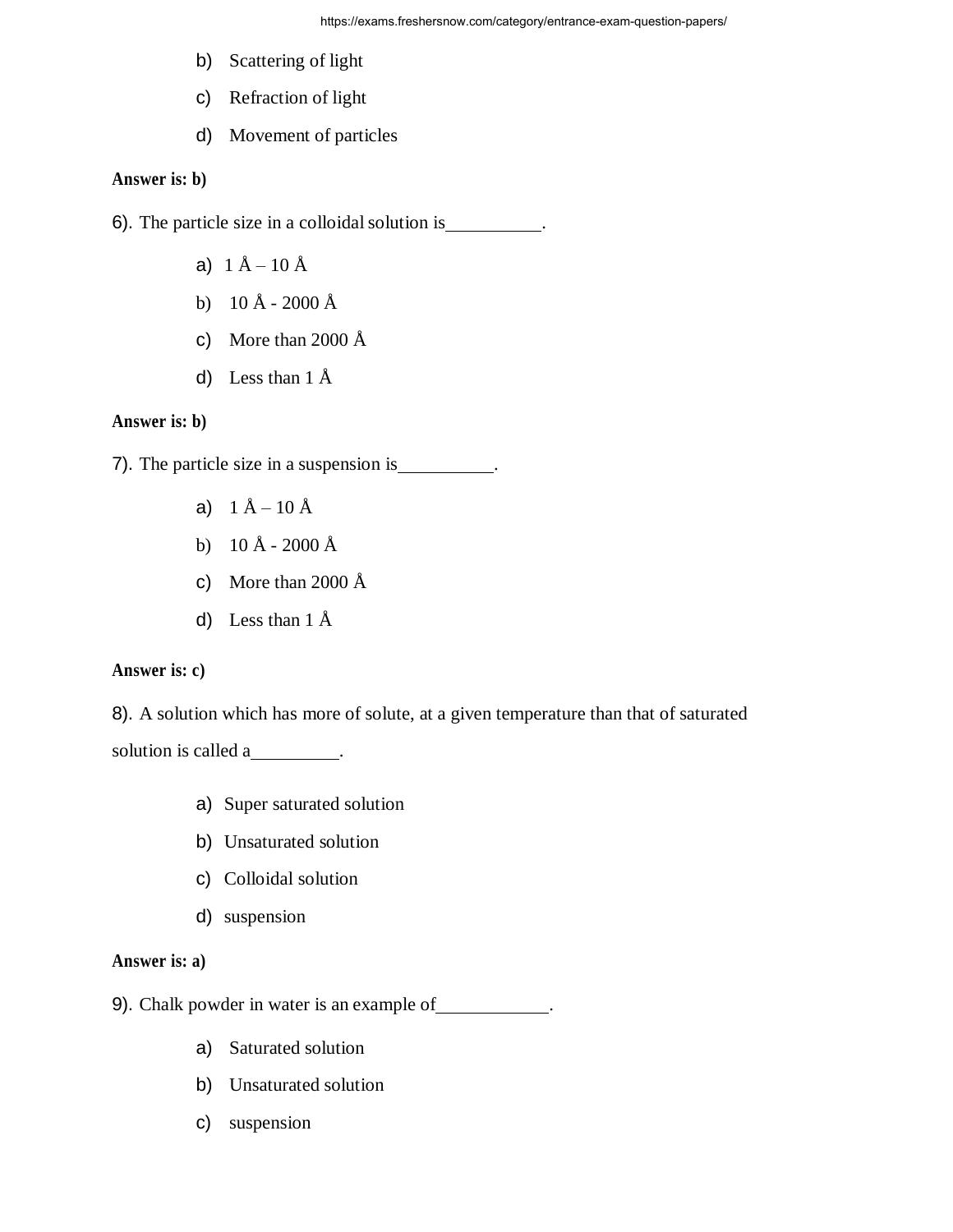# d) Colloidal solution

## **Answer is: c)**

10). The particle size of the solute in true solution is \_\_\_\_\_\_\_\_\_.

a)  $1 \text{ Å} - 10 \text{ Å}$  b)  $10 \text{ Å}$  -  $100 \text{ Å}$ c) 100 Å - 1000 Å d) More than1000 Å

**Answer is: a)** 11).Milk

is a\_\_\_\_\_\_\_\_\_\_\_\_\_\_\_\_\_\_\_\_\_\_\_\_.

- a) True solution
- b) Colloidal solution
- c) suspension
- d) saturated solution

## **Answer is: b)**

12).Nitrogen in soil is an example for .

- a) True solution
- b) saturated
- c) super saturated
- d) unsaturated

## **Answer is: b)**

13). Fog is a solution of \_\_\_\_\_\_\_\_\_\_.

- a) Liquid in gas
- b) Gas in liquid
- c) Solid in gas
- d) Gas in gas

## **Answer is: a)**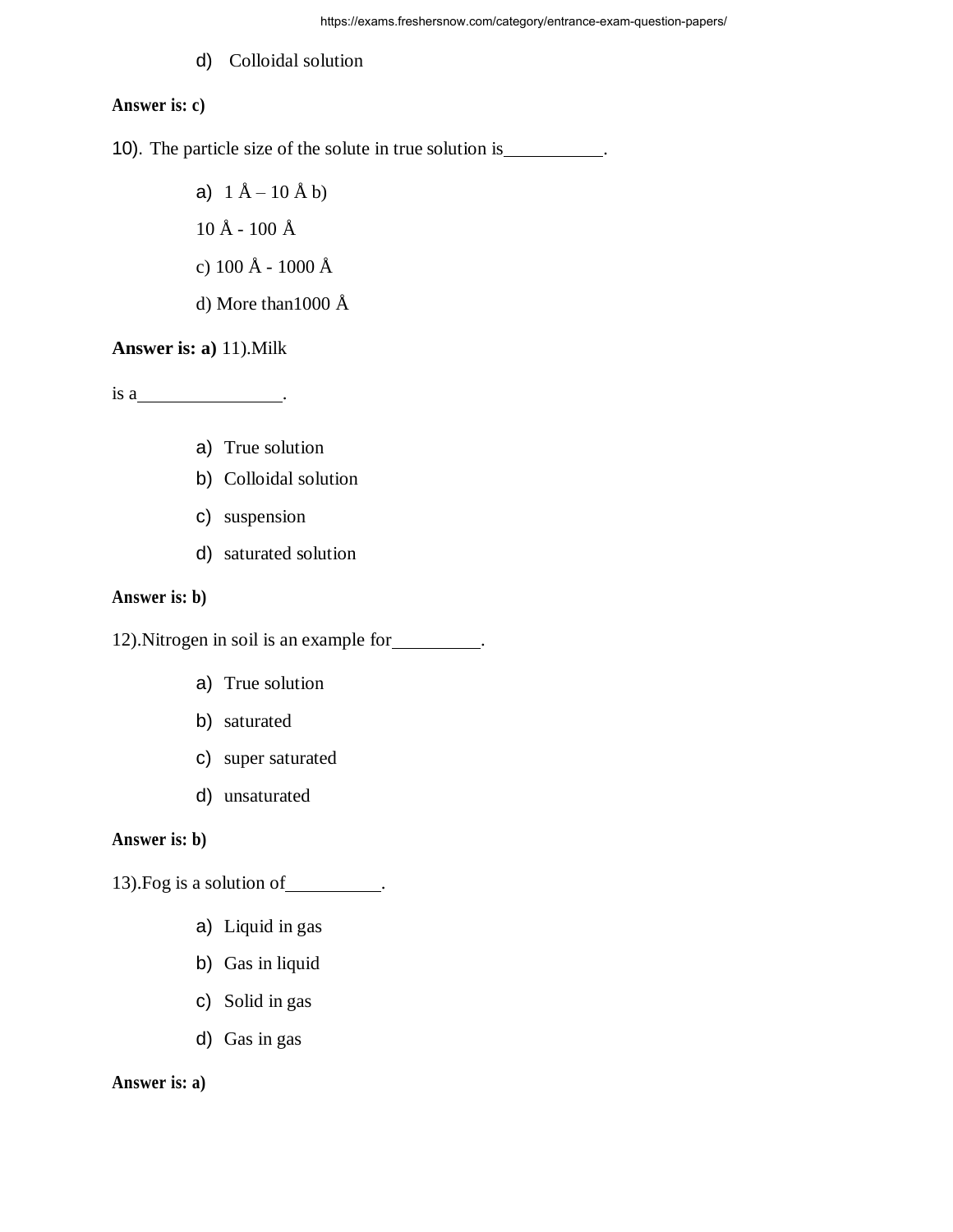14).Soda water is a solution of .

- a) Liquid in gas
- b) Gas in liquid
- c) Solid in gas
- d) Gas in gas

## **Answer is:b**

15). Blood is an example of \_\_\_\_\_\_\_\_\_\_.

- a) True solution
- b) Colloidal solution
- c) Saturated solution
- d) Suspension

#### **Answer is: b)**

16).The dispersed phase in a colloidalsolution is .

- a) Solute
- b) Solution
- c) Suspension
- d) Mixture

# **Answer is: a)**

17).Sugar and Salt solutions are .

- a) Heterogeneous mixtures
- b) True solutions
- c) Colloidal solutions
- d) Suspensions

# **Answer is: b)**

18). Brownian movement explains the <u>property</u> of colloidal solutions.

a) optical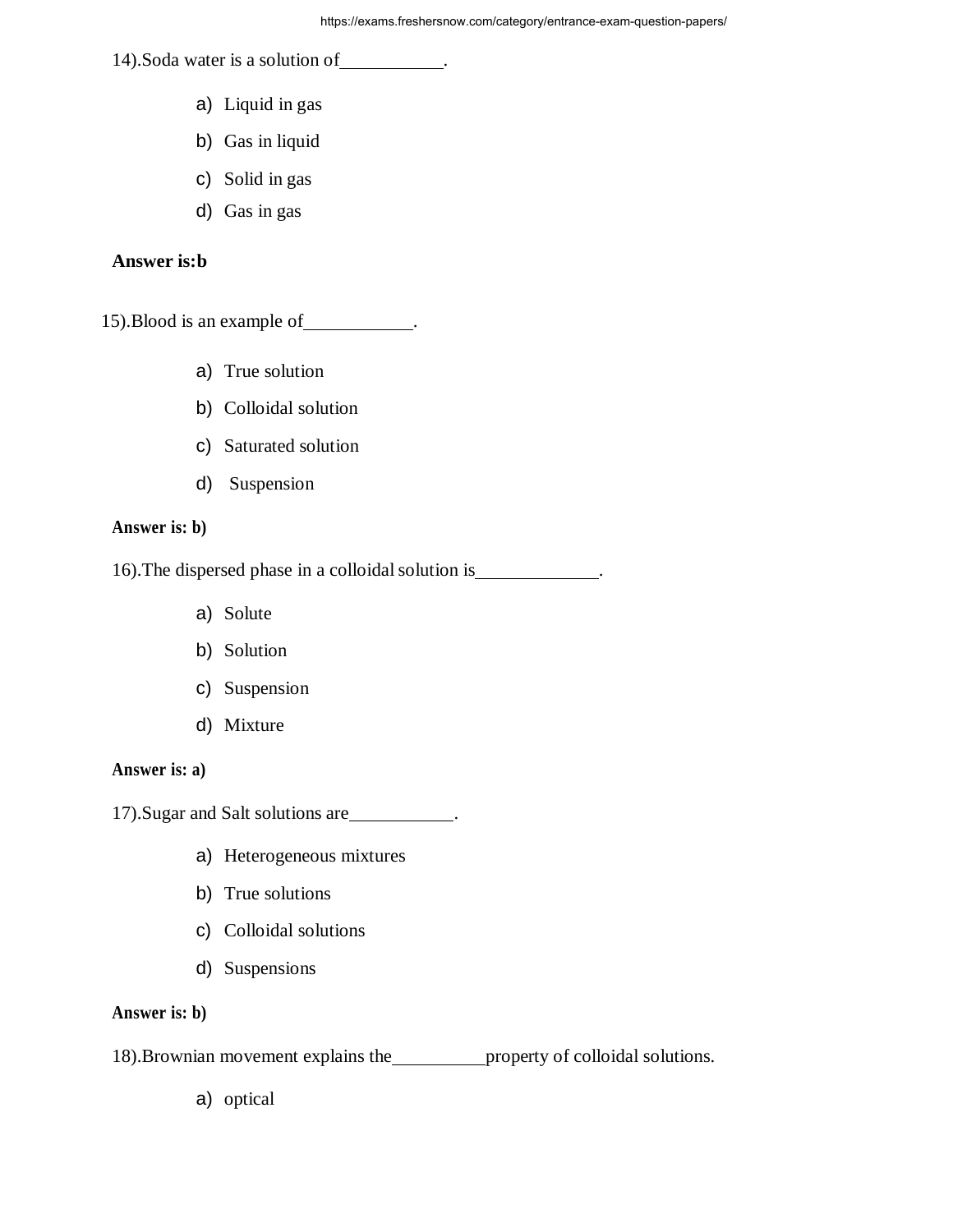- b) electrical
- c) kinetic
- d) mechanical

# **Answer is: c)**

19).In aqueous solutions, the solvent used is .

- a) benzene
- b) ether
- c) alcohol
- d) water

#### **Answer is: d)**

20).The solution in which saturation is not achieved is called .

- a) Super saturated
- b) Unsaturated
- c) Saturated
- **d)** Suspended

#### **Answer is:b)**

21).Cheese is a colloidal solution of .

- a) Solid in solid
- b) Liquid in solid
- c) Solid in liquid
- **d)** Gas in solid

## **Answer is:b)**

22). Cork is a colloid of \_\_\_\_\_\_\_\_\_\_.

- a) Solid in solid
- b) Liquid in solid
- c) Solid in liquid
- **d)** Gas in solid

# **Answer is:d)**

23). Smoke is a colloid of \_\_\_\_\_\_\_\_.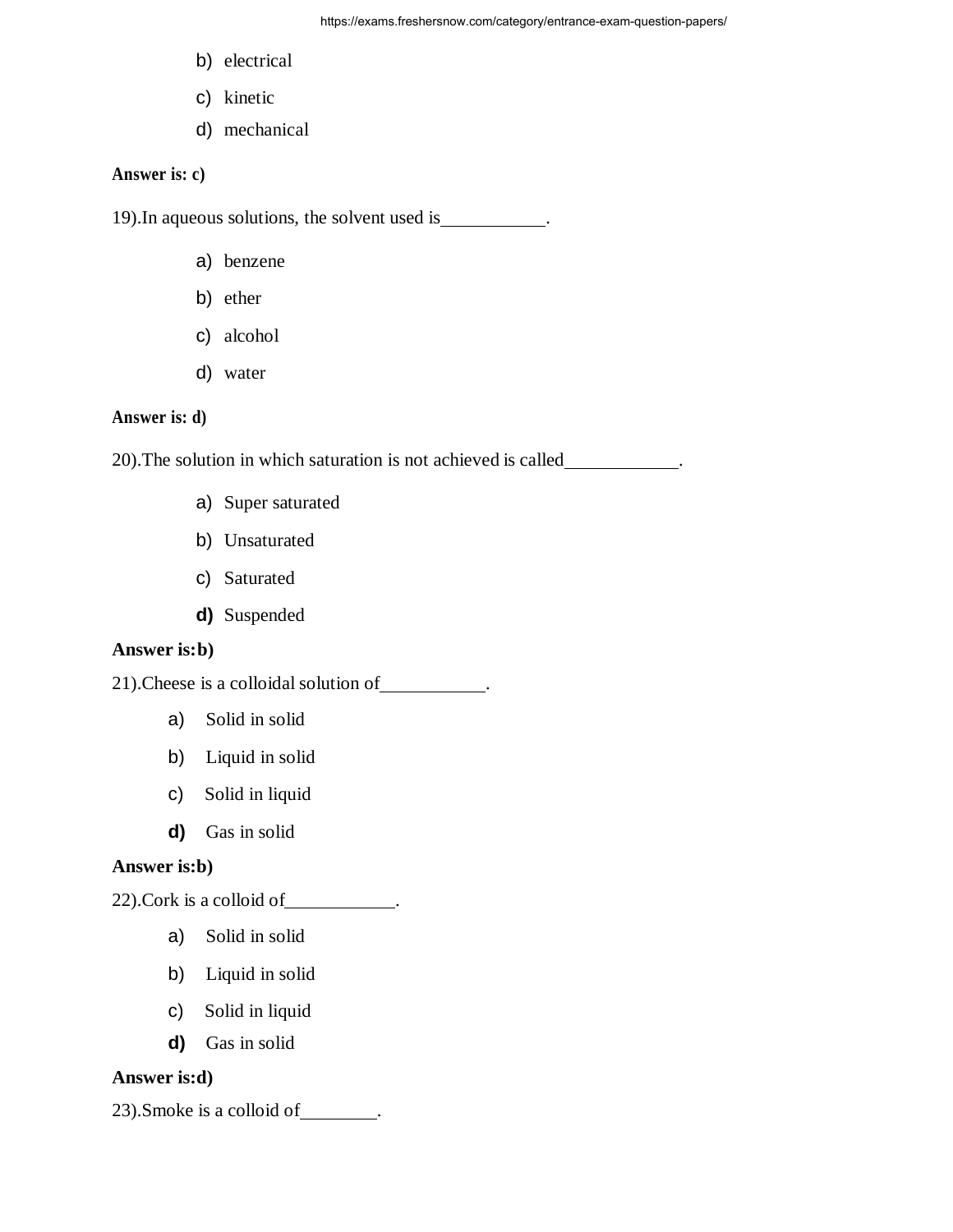- a) Solid in solid
- b) Liquid in solid
- c) Solid in liquid
- **d)** Solid in Gas

# **Answer is:d)**

24).The saturation temperature for 20.7g of CuSO<sup>4</sup> soluble in water is .

- a)  $10^{0}C$
- b)  $100^0C$
- c)  $20^{0}C$
- **d)** 300C

#### **Answeris:c)**

25). The solubility level of an aqueous solution of NaCl at  $25^{0}C$  is .

- a) 20g
- b) 36g
- c) 95g
- **d)** 8g

#### **Answeris:b)**

26). The increase in the solubility of Sodium halides, in water at  $25^{0}C$  is //

- a)  $NaCl > NaBr > Nal$
- b)  $NaBr > Nal > NaCl$
- c)  $\text{Na} > \text{NaBr} > \text{NaCl}$
- **d)**  $\text{NaCl} = \text{NaBr} > \text{Na}$

# **Answer is:c)**

27). Solubility of CaO in water is a

- a) Chermic
- b) endothermic
- c) exothermic
- **d)** hypothermic

#### **Answer is:c)**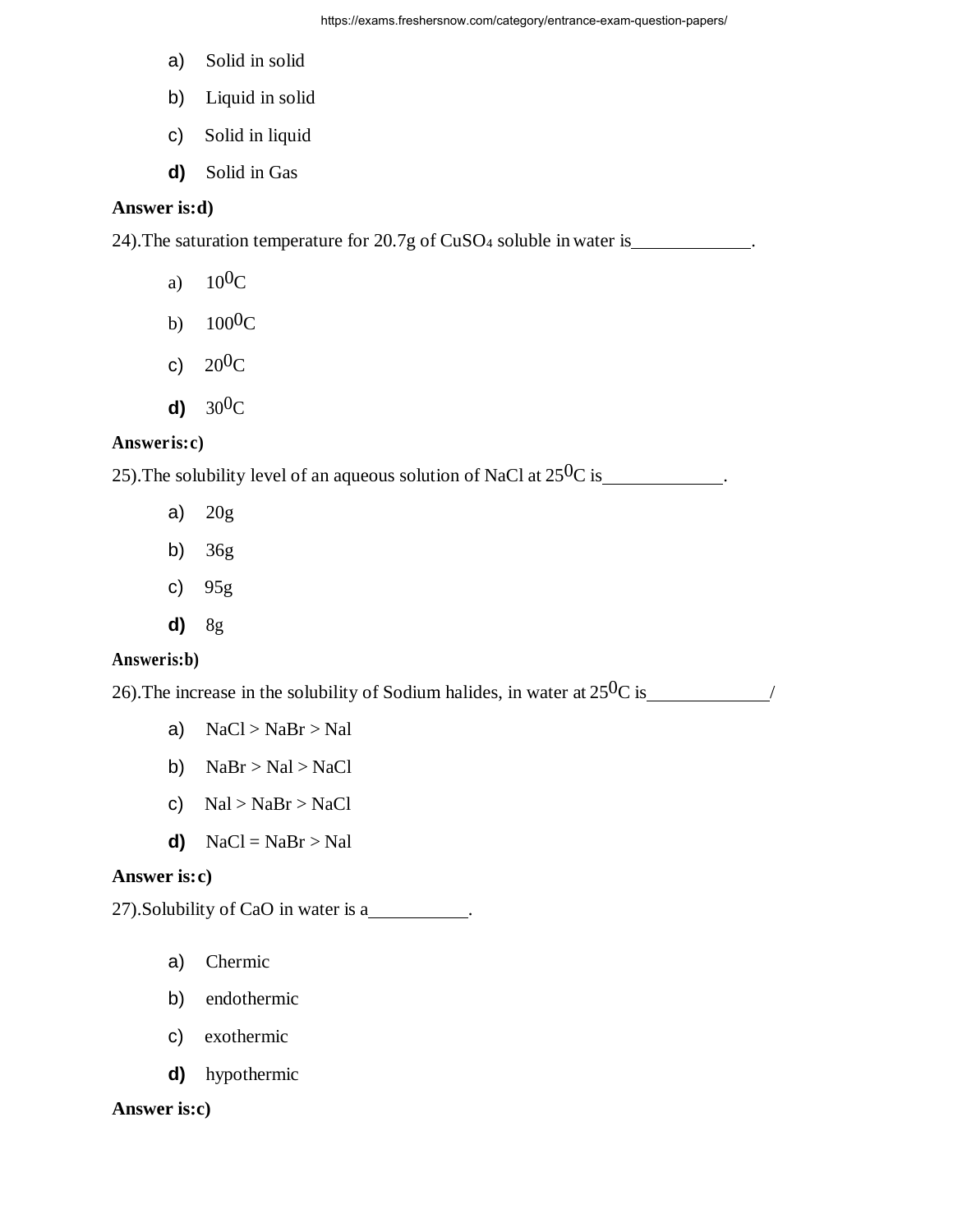28).According to Henry's Law, in gases, an increase in pressure increase .

- a) Solubility
- b) saturation
- c) volume
- **d)** viscosity

#### **Answeris:a)**

29).Deep sea divers use mixture of .

- a) Helium Oxygen
- b) Nitrogen Oxygen
- c) Hydrogen Nitrogen
- **d)** Helium Nitrogen

#### **Answer is:a)**

30).The continuous random motion of colloidal particles is called .

- a) Brownian movement
- b) Zig zag movement
- c) Continuous movement
- **d)** Tyndall effect

#### **Answer is:a)**

31).On increasing the temperature, the solubility of the solute inthe solvent .

- a) Increase
- b) Decrease
- c) Change
- d) Does not change

#### **Answer is: a)**

32).Which law relates solubility of solvents with pressure?

- a) Hess' law
- b) Henry's law
- c) Charles' Law
- d) Boyle's law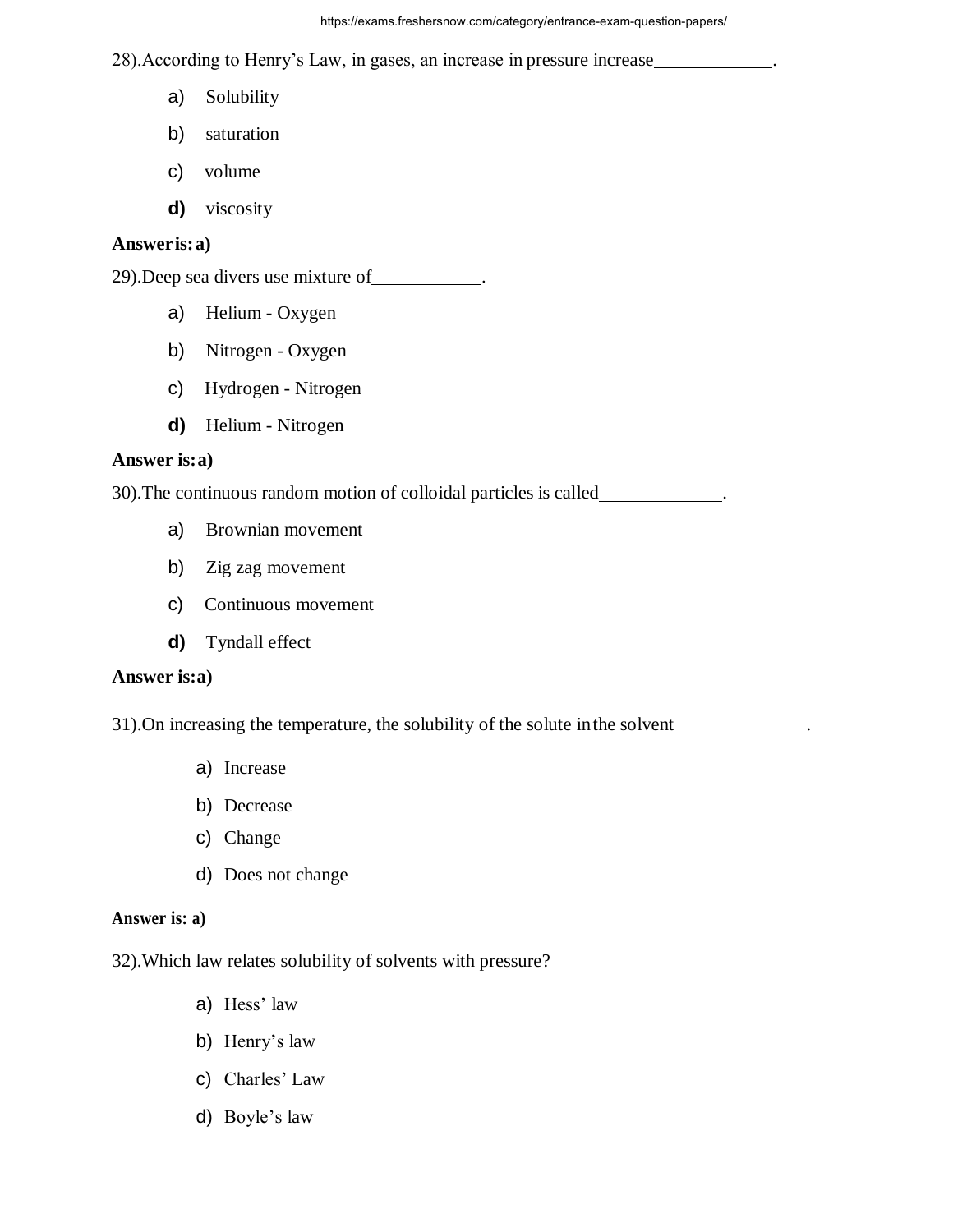#### **Answer is: b)**

33).When sunlight passes through the window of your house, the dust particlesscatter the light making the path of the light visible. This phenomenon is called as \_\_\_\_\_\_\_\_\_\_\_\_\_\_\_\_\_\_\_\_.

- a) Brownian motion
- b) Tyndall effect
- c) Raman effect
- d) Uniform motion

## **Answer is: b)**

34).The Greek term 'atomos' means .

- a) divisible
- b) indivisible
- c) macro molecule
- d) soft sphere

## **Answer is:b**

35).Isotopes are the atoms of same element, with same atomic number. But with different.

- a) Atomic number
- b) Mass number
- c) Number of electrons
- d) Chemical nature

#### **Answer is: b)**

36).6C12 and <sup>6</sup>C14 are .

- a) Isotopes
- b) Isobars
- c) Isomers
- d) Molecules

#### **Answer is: a)**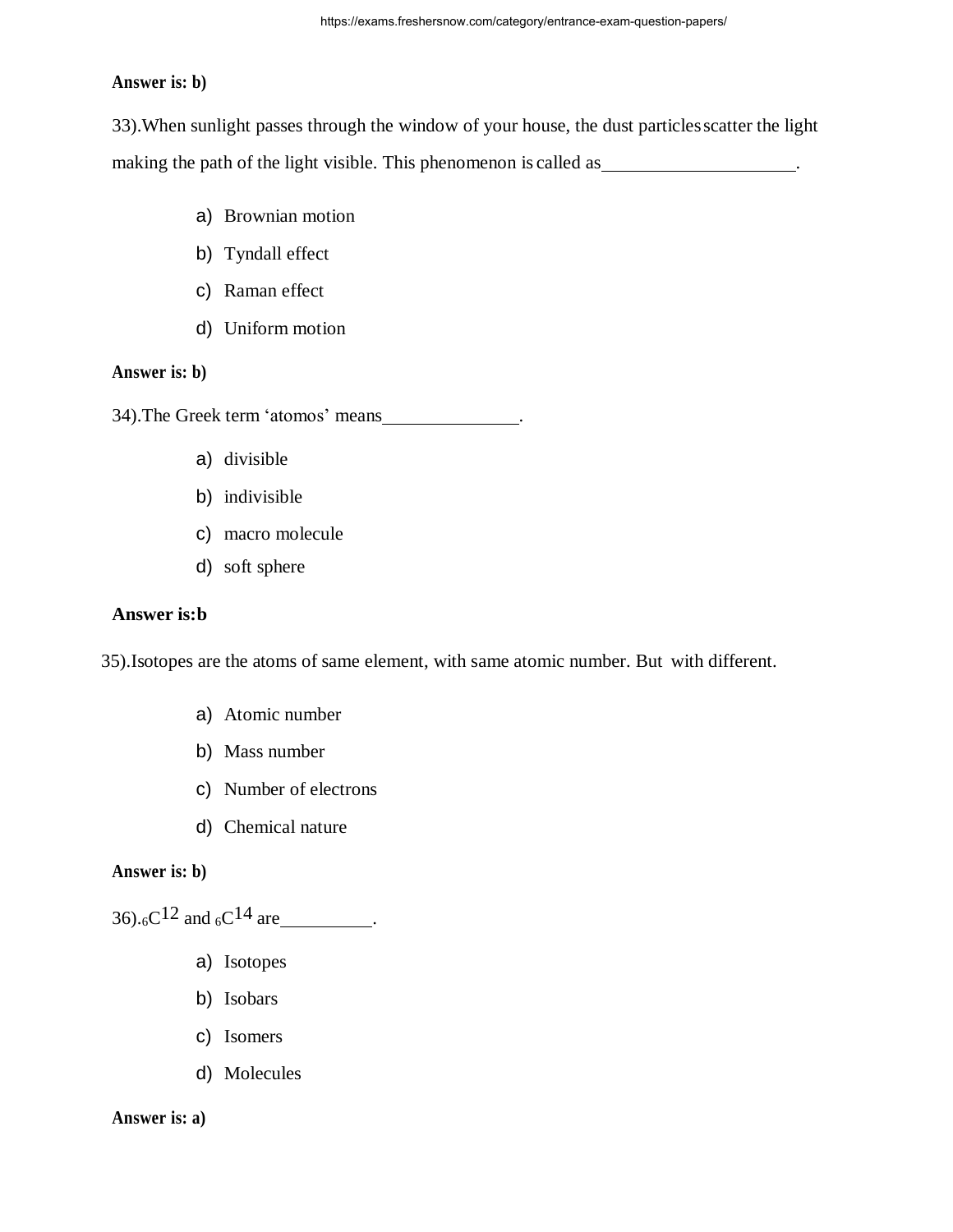37).Atoms of different elements possessing in the same atomic mass are called

- a) Isotopes
- b) Isobars
- c) Isomers
- d) Molecules

## **Answer is: c)**

.

38).Atoms of different elements with same number of neutrons.

- a) Isotopes
- b) Isomers
- c) Isobars
- d) Isotones

# **Answer is: d)**

39).Atomicity of oxygen in ozone molecule is .

- a) 1
- b) 2
- c) 3
- d) 4

**Answer is: c)**

40).Atomicity of primary gases is .

- a) 1
- b) 2
- c) 3
- d) 4

# **Answer is: b)**

41). In the Beginning of the  $20<sup>th</sup>$  century, Matter Wave concept was introduced by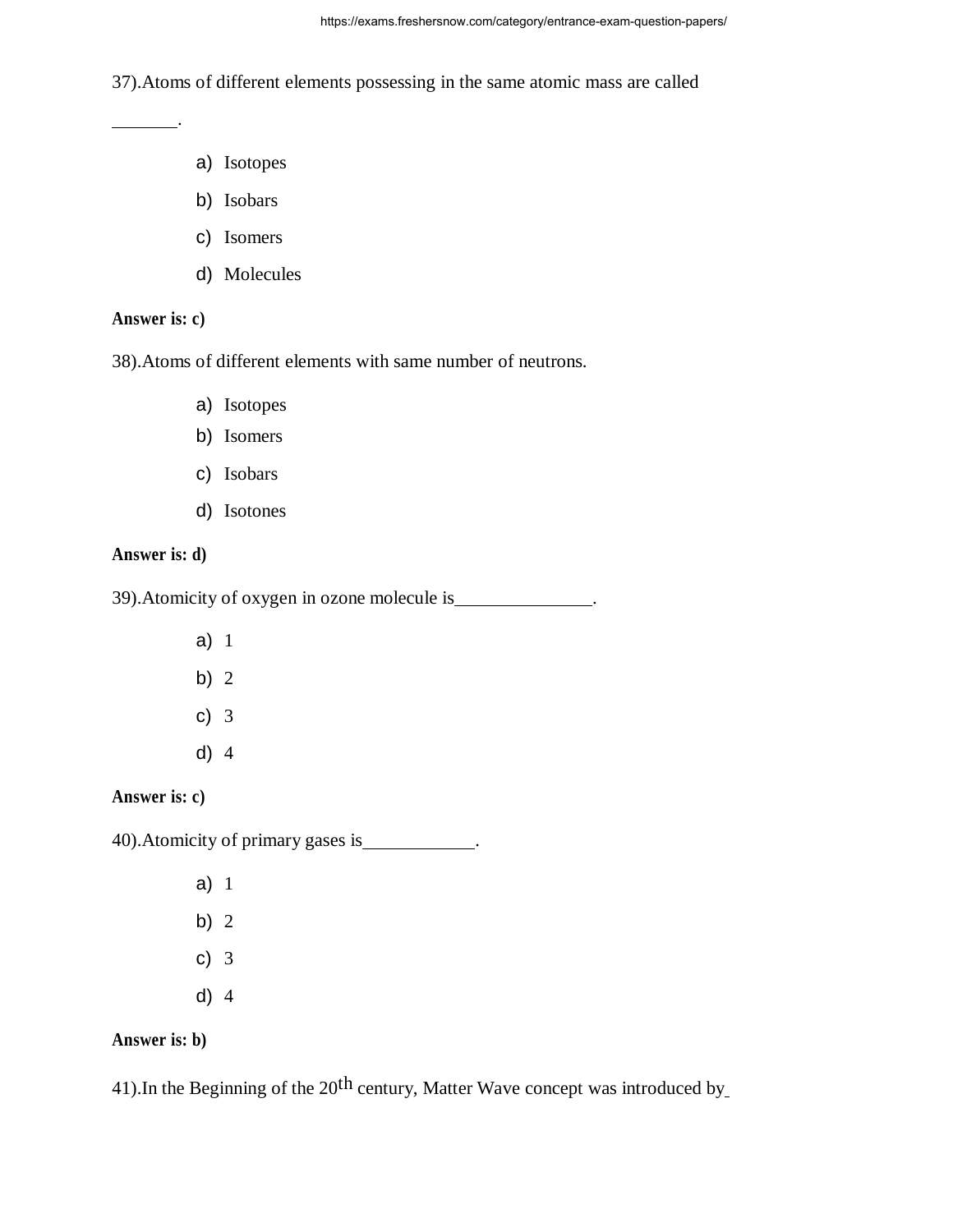a) Broglie

.

- b) Avogadro
- c) Heisenberg
- d) Einstein

#### **Answer is: a)**

42).The Principle of Uncertainty was introduced by .

- a) Broglie
- b) Avogadro
- c) Heisenberg
- d) Einstein

## **Answer is: c)**

43).<sub>18</sub>Ar<sup>40</sup> and <sub>20</sub>Ca<sup>40</sup> are considered as  $\frac{1}{2}$ .

- a) Isotopes
- b) Isomers
- c) Isobars
- d) Isotones

## **Answer is: a)**

44). The compound which does not show simple ratio of atoms, is  $\qquad \qquad$ .

- a) Benzene
- b) Acetylene
- c) Hydrogen
- d) Sucrose

# **Answer is: d)**

45).Avogadro's hypothesis relates volume of gases and .

- a) mass
- b) temperature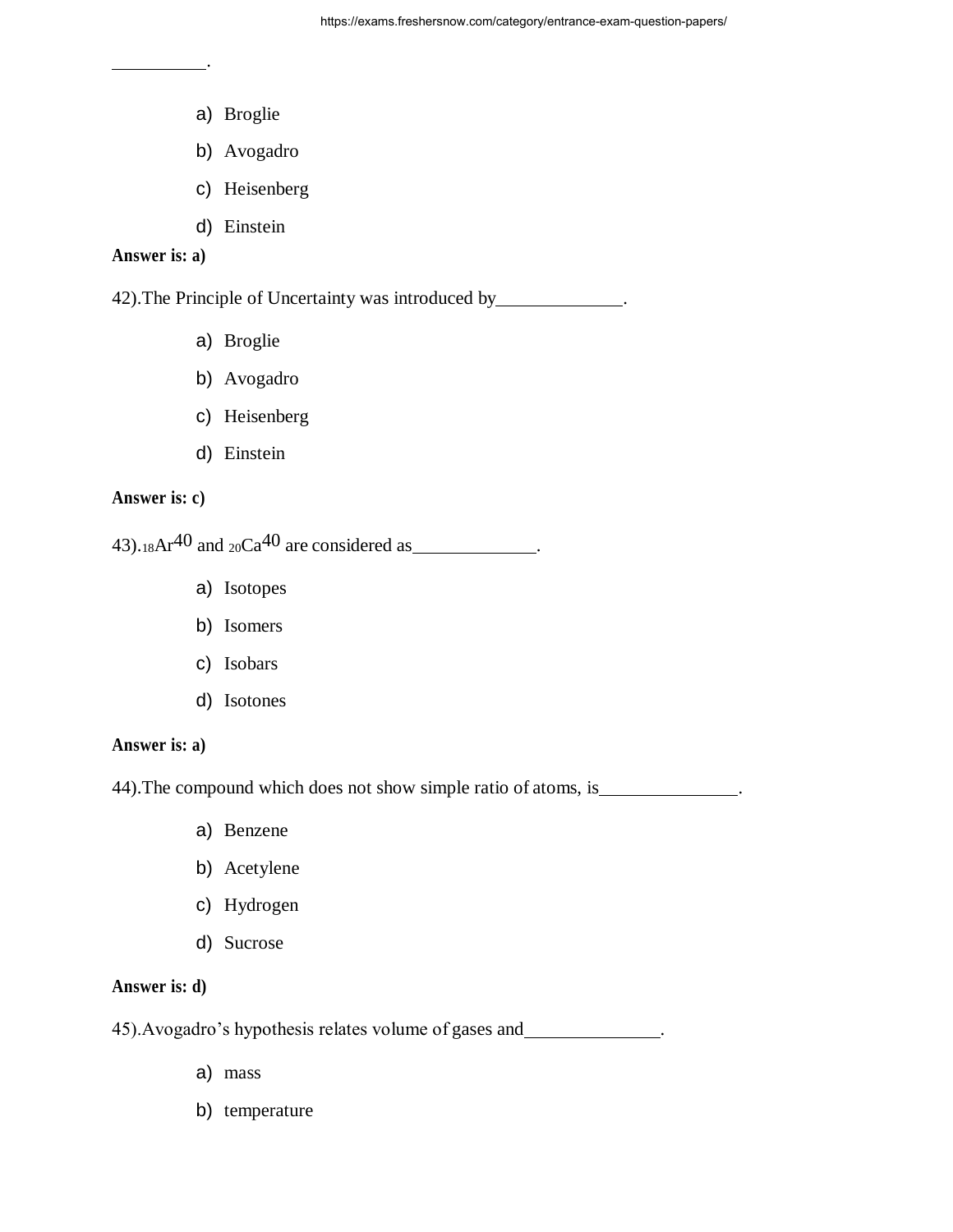- c) pressure
- d) number of molecules

## **Answer is: d)**

46). Atomicity of an element is \_\_\_\_\_\_\_\_\_.

- a) Valency of an element
- b) Atomic mass
- c) Number of atoms in one molecule of an element
- d) Isotope of an element

#### **Answer is: c)**

47).Atomicity is given by .

- a) Mass/molecular mass
- b) Mass of the element
- c) Molecular mass X atomic mass
- d) Molecular mass / atomic mass

# **Answer is: d)**

48).The atoms of 6C13 and 7N14 are considered as .

- a) Isotopes
- b) Isomers
- c) Isobars
- d) Isotones

## **Answer is: d)**

49).Isotones are the atoms of different elements having .

- a) Same mass number
- b) Same atomic number
- c) Same number of neutrons
- d) Same number of electrons

#### **Answer is: c)**